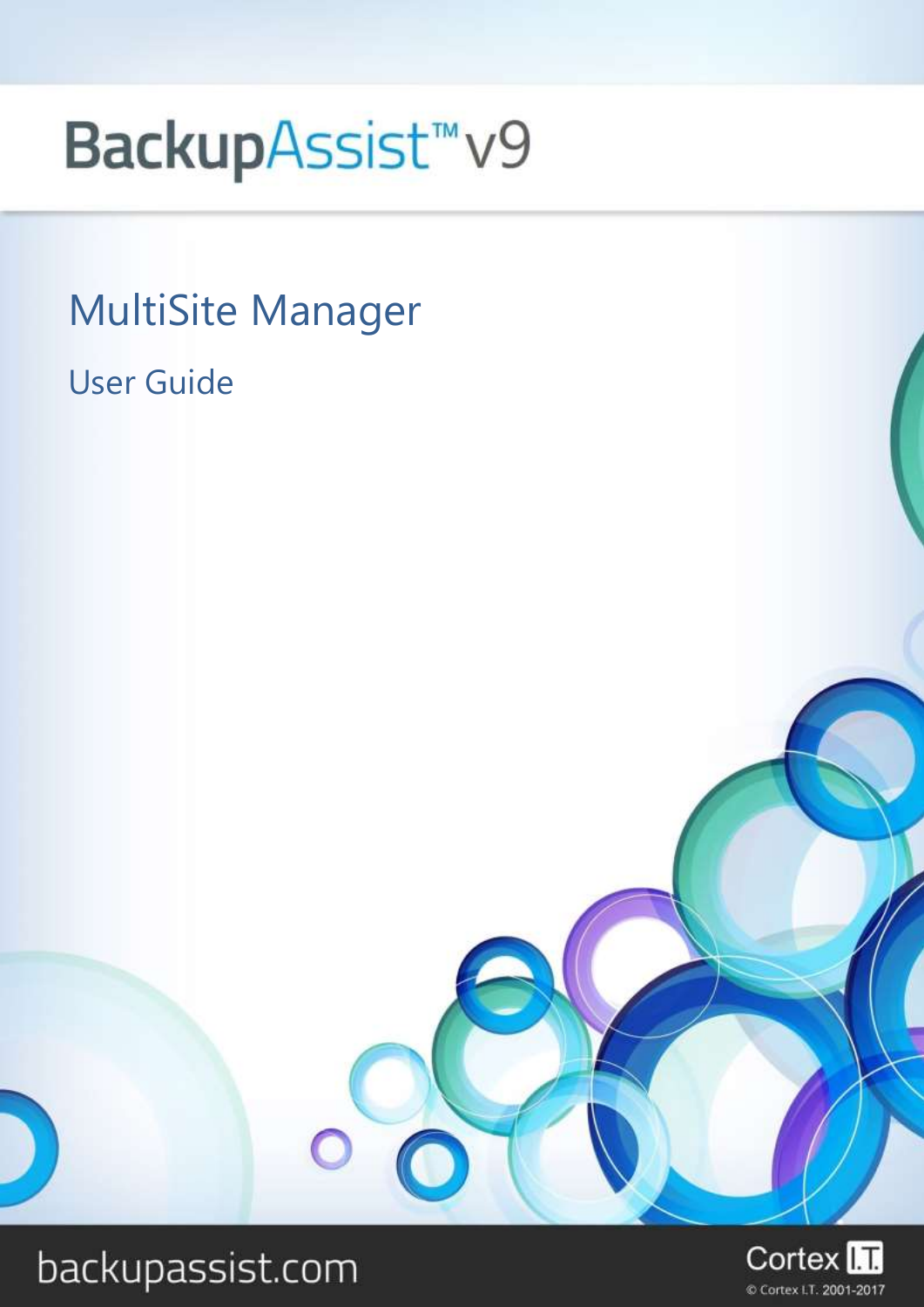# **Contents**

| 1. |  |
|----|--|
|    |  |
|    |  |
| 2. |  |
|    |  |
|    |  |
|    |  |
| 3. |  |
|    |  |
|    |  |
|    |  |
|    |  |
| 4. |  |
|    |  |
|    |  |
| 5. |  |
|    |  |
|    |  |
|    |  |
|    |  |
|    |  |
|    |  |
|    |  |
|    |  |

 $\mathbf 1$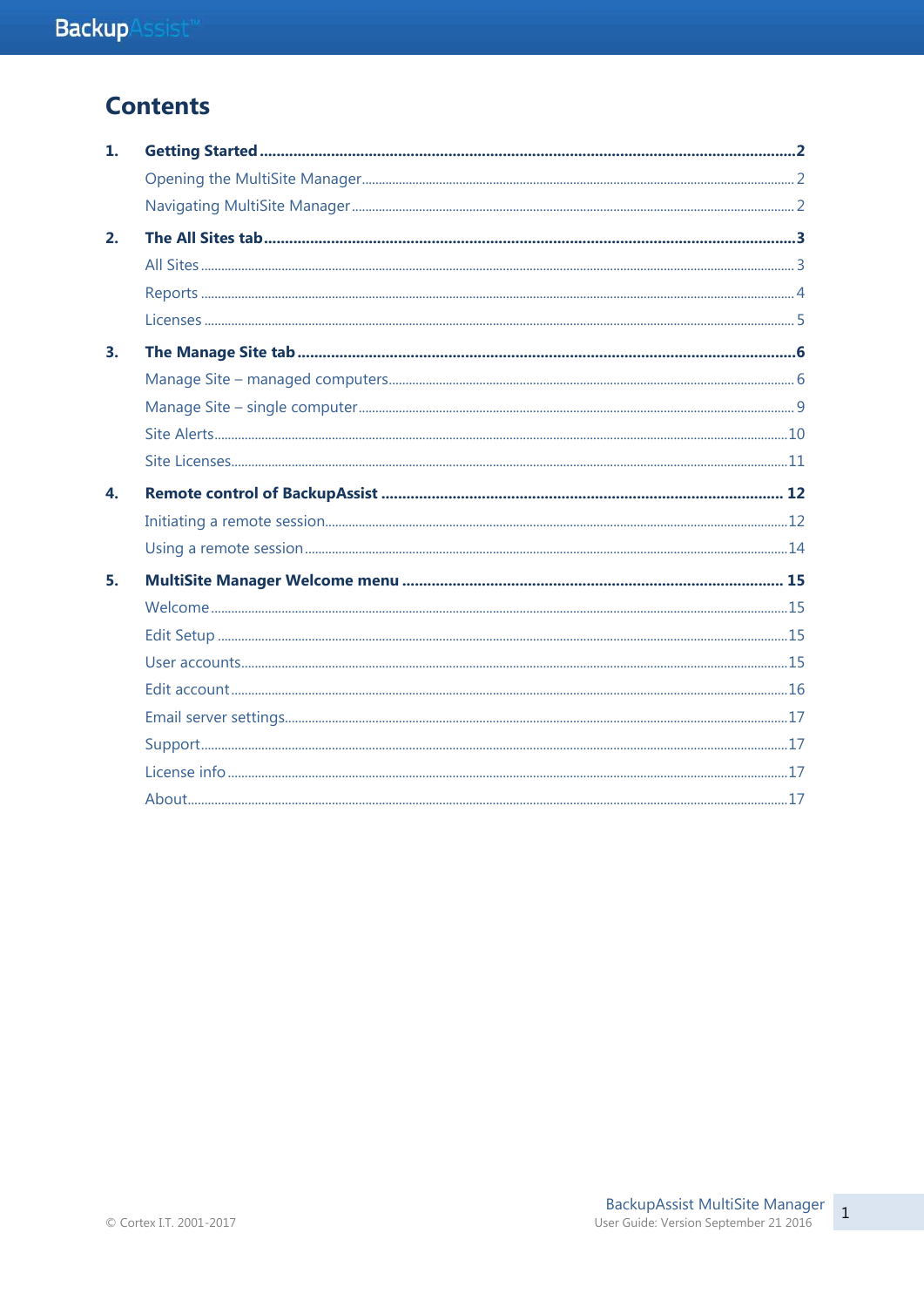# 1.Getting Started

BackupAssist MultiSite Manager is a web application that allows you to remotely administer BackupAssist v8 and later computers over the internet. MultiSite Manager is installed onto the computer that will manage your BackupAssist computers. This computer will be the MultiSite Manager and you can interface with it using a web browser.

To learn how to **implement a MultiSite Manager solution**, see our [MultiSite Manager setup guide.](http://www.backupassist.com/education/v9/multisite-manager/multisite-manager-setup-guide.html)

# Opening the MultiSite Manager

MultiSite Manager is opened in a web browser, using one of the following methods:

 **The shortcut on the computer MultiSite Manager is installed on** - Select the Windows Start button > All Programs > BackupAssist MultiSite Manager > BackupAssist MultiSite Manager. **Important**: A browser warning will appear if you use HTTPS. You can dismiss/ignore this warning as

the shortcut uses the computer name, rather than a FQDN from the SSL HTTPS certificate.

 **From a remote computer that does not have MultiSite Manager installed on it** - You can open the MultiSite Manager web application across the internet using a web browser. Just enter the MultiSite Manager URL using the following format - HTTP (or HTTPS) ://< the MultiSite Managers FQDN or routable IP address>: port/index. For example - [http://servername:8455/index.](http://servername:8455/index) 

When the web application opens, you will be prompted to enter the username and password. If you have forgotten your username or password, you can select **Forgot Password?** This will prompt you to enter your MultiSite Manager account's email address, and send you a link. Selecting the link will open a MultiSite Manager password reset screen where you can enter a new password, and log in.

# Navigating MultiSite Manager

MultiSite Manager has tabs down the side. The top tab will display either *All Sites* or *Manage Site*. The names and contents of tabs 2 and 3 will depend on what top tab is selected - as shown below.

| Tab                     | <b>Tab name</b>      | <b>Displays</b>                                                 | <b>Specific Features</b>                                                      |
|-------------------------|----------------------|-----------------------------------------------------------------|-------------------------------------------------------------------------------|
| 1                       | <b>All Sites</b>     | All managed sites                                               | Access/ Edit site<br>Approve/Reject Site<br>п<br>Registration                 |
| $\overline{2}$          | <b>Reports</b>       | MultiSite Manager reports and report configurations             | Global email report<br>٠<br>Alerts<br>٠<br>Jobs status (all /last 24hrs)<br>٠ |
| $\overline{\mathbf{3}}$ | <b>Licenses</b>      | Licenses of all BackupAssist installations on all sites         | Info only<br>٠                                                                |
| $\mathbf 1$             |                      | <b>Computers screen</b> - displayed by accessing the site       | Remote Install / Update<br><b>Remote Session</b><br>٠<br>Add computers<br>٠   |
|                         | <b>Manage Site</b>   | <b>Backup jobs screen</b> -displayed by accessing a<br>computer | Backup job management<br>п<br>View job reports<br>п<br>System Info<br>▪       |
| $\overline{2}$          | <b>Site Alerts</b>   | All Alerts for the site                                         | Site email reports<br>٠                                                       |
| 3                       | <b>Site Licenses</b> | All BackupAssist licenses in the site                           | Activate, buy and renew<br>п                                                  |

BackupAssist MultiSite Manager © Cortex I.T. 2001-2017 User Guide: Version September 21 2016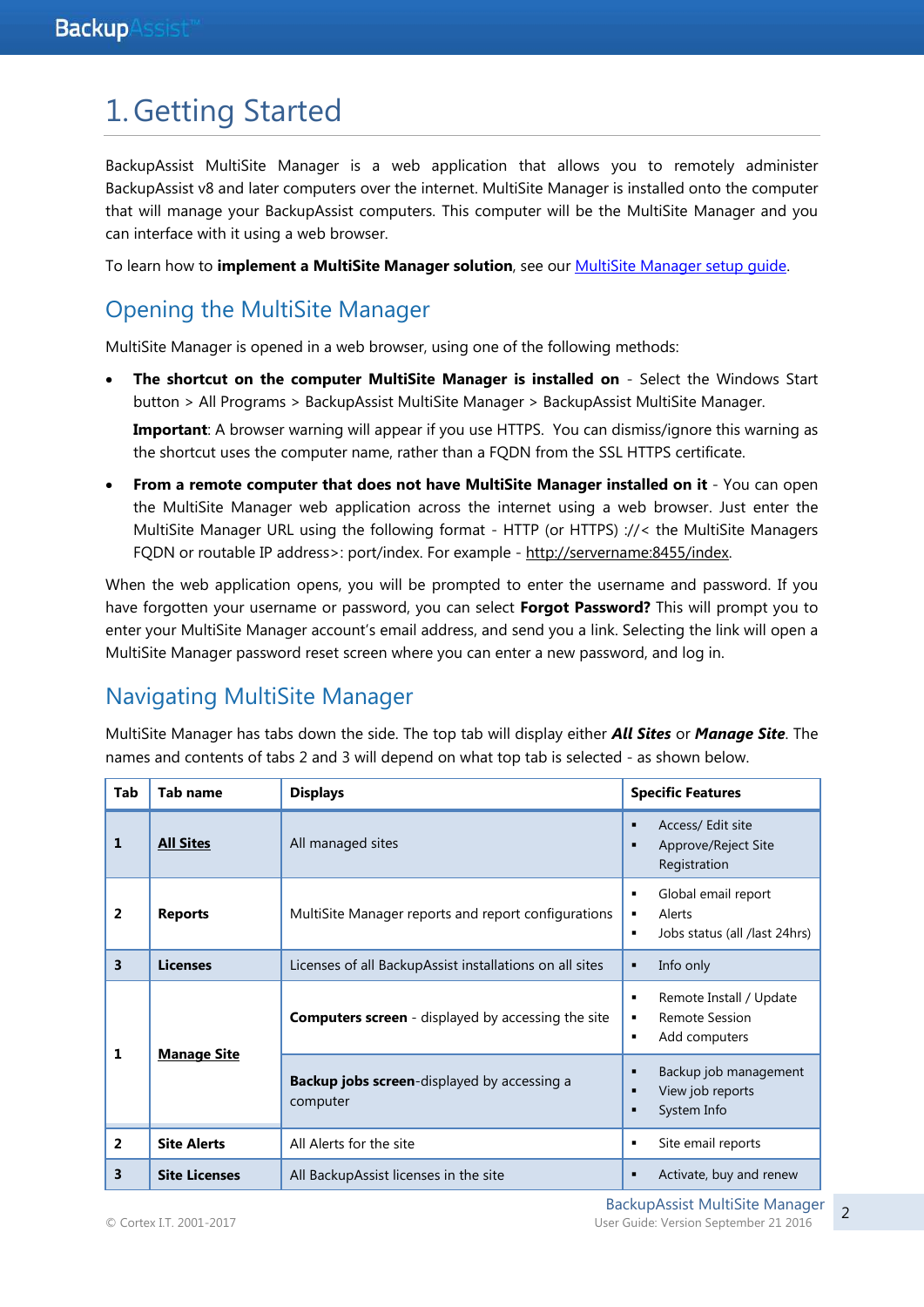# 2. The All Sites tab

When the **All Sites** tab is shown, the two tabs below it will be the **Reports** tab and **Licenses** tab, which provide information for the sites displayed under the All Sites tab.

# All Sites

The **All Sites** tab displays the BackupAssist sites that have been registered to the MultiSite Manager. A site is a set of grouped computers (BackupAssist installations) located in the same local area network (LAN). Computers from different networks cannot be grouped into the same site.

The example below shows three sites, with columns of information about each site. Selecting the right edge of a column will open a drop down list of sorting options, filters and column selections.

| Backup              | MultiSite Manager                                                       |                   |                                  |                                                |                       |                                    |                          | A Welcome admin +             |
|---------------------|-------------------------------------------------------------------------|-------------------|----------------------------------|------------------------------------------------|-----------------------|------------------------------------|--------------------------|-------------------------------|
|                     | All Sites                                                               |                   |                                  |                                                |                       |                                    |                          | $\Theta$                      |
|                     | Manage your stes<br>I CATALOG TA                                        |                   |                                  |                                                |                       |                                    |                          |                               |
|                     | () Access Ste (2) Edit   @ Renove   @ Pending Registrations   @ Refinsh |                   |                                  |                                                |                       |                                    |                          |                               |
|                     | the v                                                                   | Six Curitoler     | Connection Status Last Contected |                                                | Managed<br>Consulters | Consumer With<br><b>Job Errors</b> | Limwachable<br>Camputers | <b>Unicemped</b><br>Computers |
| <b>da</b> All Sites | <b>Head Office</b>                                                      | WS-RI-            | œ                                | 6/30/2014 15:46 a/i 1                          |                       | U                                  | 0                        | jä.                           |
| 58 NATORI           | Tranch Office 2                                                         | 14-2008R2-7       | Dk                               | 6/20/2014 10:46 am 1<br><b><i>DOMESTIC</i></b> |                       | v                                  | $\sigma$                 | g.                            |
| <b>Lail</b> Reports | Branch Office 1                                                         | WITH LUSS & NAURO | <b>Dk</b>                        | 8/30/2014 10:46 am 3                           |                       | QX1                                | 41                       | $\cdot$                       |
| <b>NE</b> tiomes    |                                                                         |                   |                                  |                                                |                       |                                    |                          |                               |
|                     |                                                                         |                   |                                  | C 2014 BitkipAsmt                              |                       |                                    |                          |                               |

**Figure 1: MultiSite Manager - All Sites tab**

The following functions are available on the *All Sites* tab:

#### **Access site**

This button will take you to the *Manage Site* screen, for the site selected.

#### **Edit**

This button allows you to add or edit a comment. The comment will appear in the site's *Comment* field.

#### **Remove**

This button will remove the selected site from the MultiSite Manager.

#### **Pending registrations**

This button is used to approve Site Controllers that have been registered with the MultiSite Manager. This button will be red if registrations are awaiting approval. Selecting the *Pending Registrations* button will open a dialog and display any pending requests. You can then select the **Approve** tick next to the Site Controller to add its site to the MultiSite Manager. Select Refresh to update the sites listed.

#### **Refresh**

This button will refresh the listed sites and their information.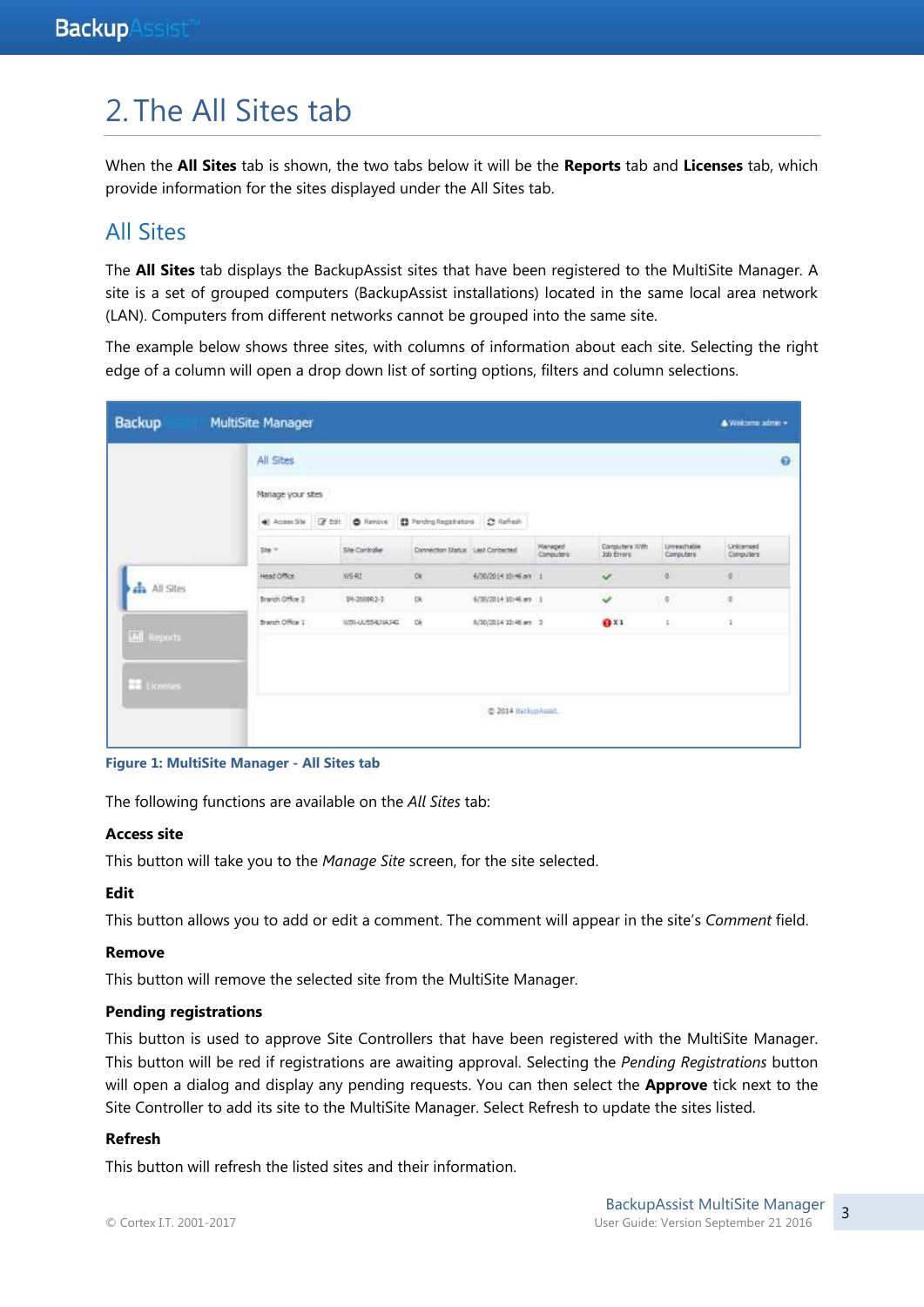# Reports

The Reports tab displays information about all backup jobs on all computers managed by MultiSite Manager. This information is divided into three screens: **Alerts**, **Jobs (24hrs)** and **Last Status Of All Jobs**. The Reports tab is also used to configure a **Global Email Report**.

- The Reports tab will only display backup jobs that are enabled in BackupAssist.
- The drop-down arrow by each column's heading allows you to select what columns are displayed.

#### **Alerts**

When you select this button, the *Alerts* screen will display:

- **Backup jobs with Alerts** sections lists all backup jobs with alerts.
	- If you click *refresh*, the alerts displayed will be updated.
	- If you click on *Full report* in the *Errors / Warning column,* the backup report for that job opens.
	- If you click the Knowledgebase BA error code, the knowledgebase article for that error opens.

| Backup              | MultiSite Manager |                                                     |                             |                |                            |                                                                                                                                                    | & Wekome admin +                     |
|---------------------|-------------------|-----------------------------------------------------|-----------------------------|----------------|----------------------------|----------------------------------------------------------------------------------------------------------------------------------------------------|--------------------------------------|
|                     |                   |                                                     | All Sites > Reports         |                |                            |                                                                                                                                                    | $\Omega$                             |
|                     |                   | MultiSite Reports<br>standards and the state of the |                             |                |                            |                                                                                                                                                    |                                      |
|                     |                   |                                                     | A Alerts                    |                | $Q$ Jobs $(24Hn)$          | 国 Last Status Of All Jobs                                                                                                                          |                                      |
|                     |                   |                                                     | Backup Jobs With Alerts     |                |                            |                                                                                                                                                    |                                      |
| dis All Sites       |                   | C Reflexib                                          | St Global Email Report      |                |                            |                                                                                                                                                    |                                      |
|                     |                   | Ste                                                 | Computer                    | Backup Job     | <b>BackupAssut Version</b> | Einers/Warnings From Last Backup                                                                                                                   | Last Successful Backup               |
| <b>Jul</b> Reports  |                   | Head Office                                         | W5-RI<br>um an              | Daily Backup   | 8.0.1t1                    | <b>A. Player scarrings</b><br>B4703 Specified file selection doesn't exist.<br>사이에서 아이는 방문에 오르치면<br>Full report                                    | 6/30/2014 11:00 am<br>22 minutes ago |
| <b>III</b> Licenses |                   | Head Office                                         | 3.5.4.4.3<br>WS-RE<br>VG-90 | Server insigno | 8.0.111<br>na bib          | <b>O</b> trrors occurred<br>BA235 Cannot find external hard drive - ensure it<br>5A707 The backup location is unavailable or has b-<br>Full report | actor (m)<br><b>Never</b>            |

**Figure 2: MultiSite Manager - Reports tab**

- **Non-Contactable Machines** section lists all computers in all sites that are not currently accessible.
- **Machines with expired BackupAssist Trial or Upgrade protection** section.

#### **Jobs (24Hrs)**

When you select this button, all backup jobs that ran in the last 24 hours will be displayed. This will include both successful backup jobs and backup jobs with errors / warnings.

- The *View Reports* button will display the past backup jobs run by the selected backup job.
- The *Refresh* button will update the status of the backup jobs displayed.

#### **Last Status Of All Jobs**

When you select this button, the last backup report for every backup job will be displayed. This will include both successful backup jobs and backup jobs with errors / warnings.

- The *View Reports* button will display the past backup jobs of the selected backup job
- The Refresh button will update the status of the backup jobs displayed.

 $\Delta$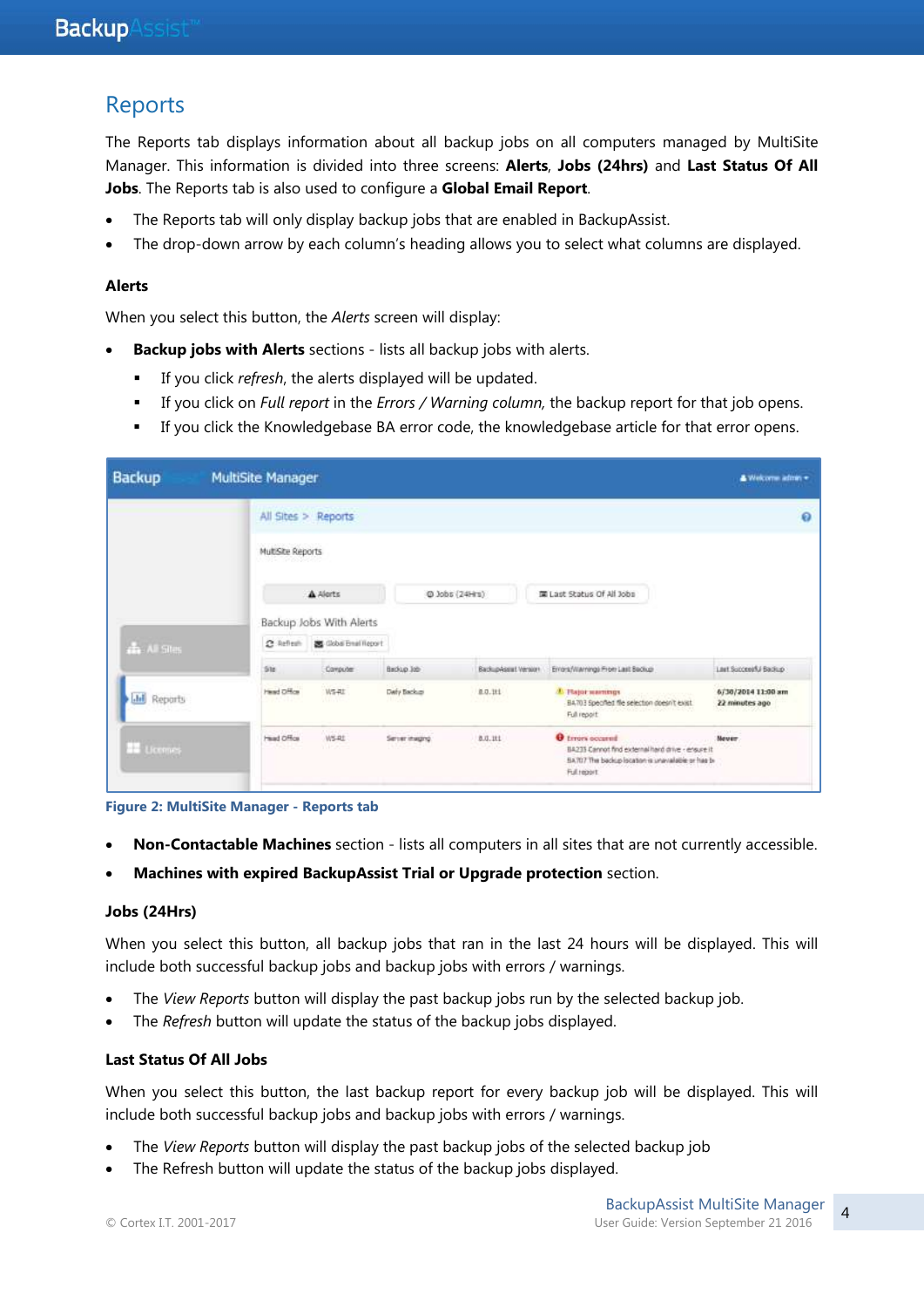#### **Global Email Report**

This button opens the *Global Email Report* configuration screen. Use this screen to enable daily email notifications. The Global Email Report provides a snapshot of all backup jobs in all sites.

To enable or disable Global Email Reports:

- 1. Select or deselect *Activate notification emails.* This is selected by default.
- 2. Use the *Every day at* field to specify what time the notifications are to be sent.
- 3. Selected the reports to be sent: Alert and or Last Status Of All Jobs.
- 4. Select *Submit.*

The **Configure SMTP Server** button is a link to the Welcome menu's **[Email Server Settings.](#page-17-0)** 

| <b>Global Email Report</b>                               |                                                                    |
|----------------------------------------------------------|--------------------------------------------------------------------|
|                                                          | Activate and configure email reports about the status of all sites |
| Activate notification emails<br>V                        |                                                                    |
| Every day at:                                            | 03:00 PM<br>$\checkmark$                                           |
| ▲ MultiSite Reports<br>Alerts<br>$\overline{\mathsf{v}}$ |                                                                    |
| Last Status Of All Jobs<br>⊽                             |                                                                    |
|                                                          |                                                                    |
|                                                          | Configure SMTP Server<br>Close<br>Submit                           |

**Figure 3: Global Email report**

### <span id="page-5-0"></span>Licenses

The *Licenses* tab displays the status of all BackupAssist licenses in all sites. Use the drop down arrow by each column's heading to select the columns that are displayed and to sort their contents.

| Backup              | MultiSite Manager |                                                              |                                |                        |                    |                             |                              |                             |                       |                                | A Welcomi admin -                             |
|---------------------|-------------------|--------------------------------------------------------------|--------------------------------|------------------------|--------------------|-----------------------------|------------------------------|-----------------------------|-----------------------|--------------------------------|-----------------------------------------------|
|                     |                   | All Sites > Licenses<br>n cana                               |                                |                        |                    |                             |                              |                             |                       |                                | ø                                             |
|                     | 1.36.             | View the status of all icenses across all sites<br>C Reftest |                                |                        |                    |                             |                              |                             |                       | v.                             | Licensed<br>Toal / Beta<br><b>O</b> Unicersed |
|                     | <b>Site</b>       | <b>Computer</b>                                              | <b>Beckup Assor</b><br>Variage | Lipgrade<br>Protection | Backgwast.         | Native SQL<br>Server Backup | Exthange<br>Maibox<br>Backup | Raync<br>Internet<br>Backup | Tit Backup to<br>Tape | Hyper-V<br>Granular<br>Restore | Exchange<br>Granular Add-<br>"On              |
| de al Ste-          | Tast Ste          | $114-$<br>2008R2-3                                           | 3.0                            | 541 days left          | $\bullet$          | $\bullet$                   | ۰                            | v<br>Standalone             | ٠                     | ۰                              | ۰                                             |
| <b>Life Reports</b> | Test Ste          | $186 -$<br>3008R2-2                                          | 8.6                            | ×                      | Α<br>5 days left   | А                           | $\Delta$                     | Ä                           | 画                     | A                              | Ä                                             |
|                     | My Ste            | 2002/03<br>IH-200882<br>÷                                    | 3.0<br>æ                       | ×                      | ÷<br>93 days laft. | А                           | $\mathbf{a}$                 | A                           | A                     | A                              | Ä                                             |
| <b>El</b> Licenses  | Ny Site           | $W5-3$                                                       | b.c.                           | S41 days left          | v                  | А                           | v                            | A                           | $\mathbf{A}$          | $\Delta$                       | v                                             |



#### **Info**

This button will display the licenses of a selected computer and how long each license is valid for. To update licenses you need to use the [Site Licenses tab](#page-11-0) with the **Manage Site** tab selected

5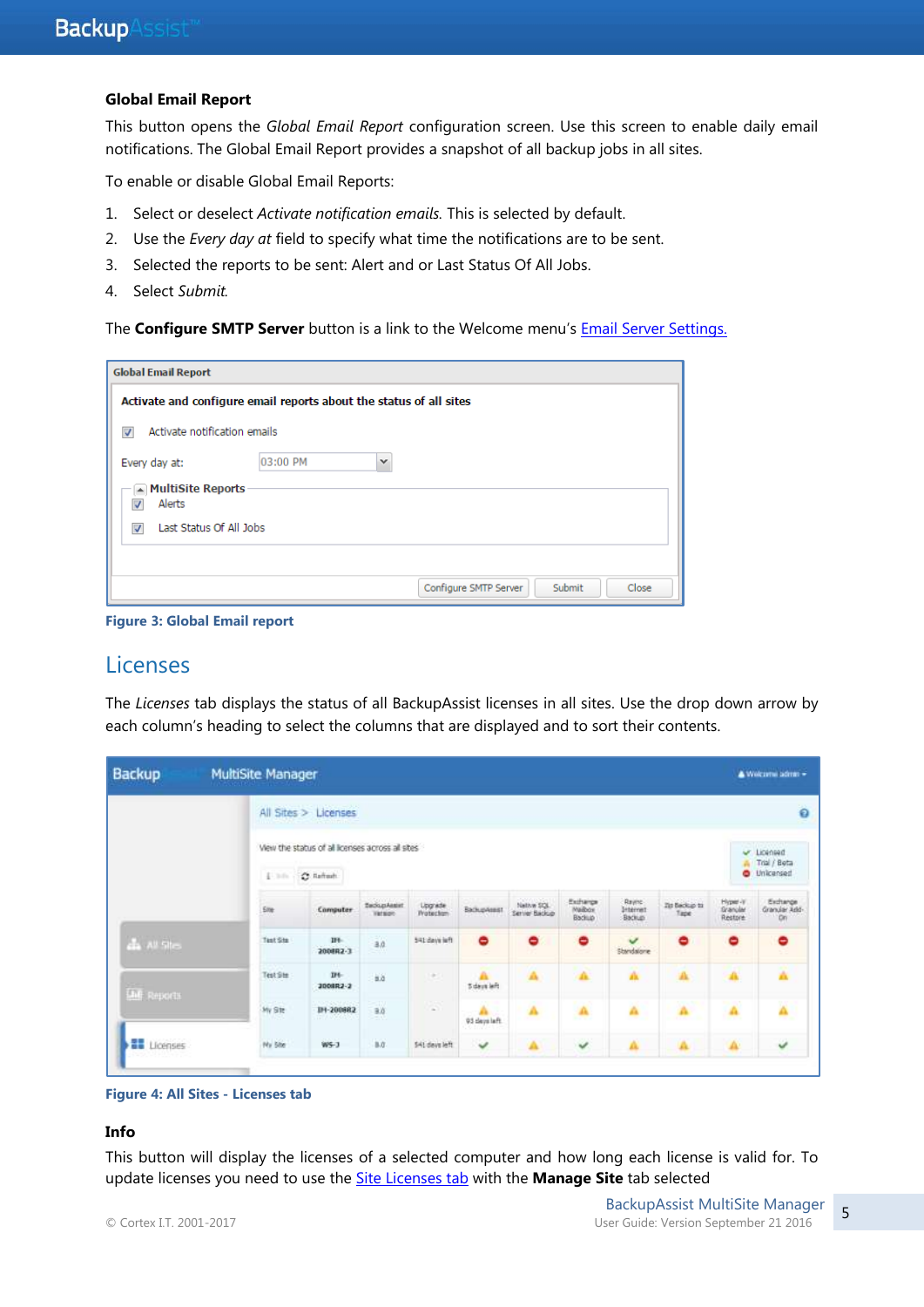# 3. The Manage Site tab

When you select a specific site in the **All Sites** tab, MultiSite Manager will display the **Manage Site** tab. At the *Manage Site* level, the next tabs displayed are **Site Alerts** and **Site Licenses.** 

The Manage Site tab displays two levels of information:

- **Manage Site (managed computers) -** For managing BackupAssist computers in the selected site.
- **Manage Site (Single computer) -** For managing all backup jobs on a selected computer.

This section explains the two *Manage Site* tab levels, the *Site Alerts* tab and the *Site Licenses* tab.

# Manage Site – managed computers

This tab is used to manage computers within a specific site, and includes the options for adding computers, performing remote installs and initiating remote BackupAssist sessions.

| <b>Backup</b>            | <b>MultiSite Manager</b> |                                                                   |                                                  |                     |                                  |                  | Wekome admin =  |  |  |  |
|--------------------------|--------------------------|-------------------------------------------------------------------|--------------------------------------------------|---------------------|----------------------------------|------------------|-----------------|--|--|--|
|                          |                          | All Sites > Branch Office 1 > Computers                           |                                                  |                     |                                  |                  |                 |  |  |  |
|                          |                          | Manage BackupAssist instalations on the (currently) selected site |                                                  |                     |                                  |                  |                 |  |  |  |
|                          |                          | Access Computer - 2 Edi - & Ste Installations - @ Support         |                                                  | C Refresh           |                                  |                  |                 |  |  |  |
|                          | Computer                 | Satis pAssist Vereign                                             | Constitution of Partial Ave<br>Cornection Status | Last Comarted       | <b>Erabled Jobs</b> 3teha Status |                  | Connect         |  |  |  |
|                          | EXCHANGESERVER.1.T.      | 8.0.0                                                             | $\langle 00 \rangle$                             | 6/30/2014 11:20 pm  |                                  | v                | 6.161           |  |  |  |
| <sup>6</sup> Manage Site | FILESBR/ER2              | <b>CONTRACTOR</b><br>Not Literated                                |                                                  | 6/30/2014 11:26 am  |                                  |                  |                 |  |  |  |
|                          | FILETZERVERS             | 8.0.0                                                             | Oc.                                              | 0/30/2014 11:20 am  | $\overline{1}$                   | v                | 0.158           |  |  |  |
| Site Alerts              | 09/20/23<br>SQLSERVER 3  | 8.0.0                                                             | o.                                               | 6/30/2014 11:28 avv |                                  | <b>STAR</b><br>୰ | 122520<br>6.166 |  |  |  |
| <b>SE Site Licenses</b>  |                          |                                                                   |                                                  |                     |                                  |                  |                 |  |  |  |
|                          | * Site Controller        |                                                                   |                                                  |                     |                                  |                  |                 |  |  |  |

**Figure 5: Manage Site – Computers**

This section explains the menu options available in the *Manage Site* tab's managed computers view.

#### **Access Computer**

This button has two selectable options:

- **Access computer** will display the backup jobs on the selected computer.
- **Initiate Remote Session** will initiate a remote session to the selected computer. This feature allows you to remotely create and modify backup jobs and perform remote restores. See the, Remote [Control of BackupAssist](#page-12-0) section, for more information about this feature and how to use it.

#### **Edit**

This button has two selectable options:

- **Edit** allows you to add or edit a comment. The comment will appear in the site's *Comment* field.
- **Remove** removes the selected computer from the site.

6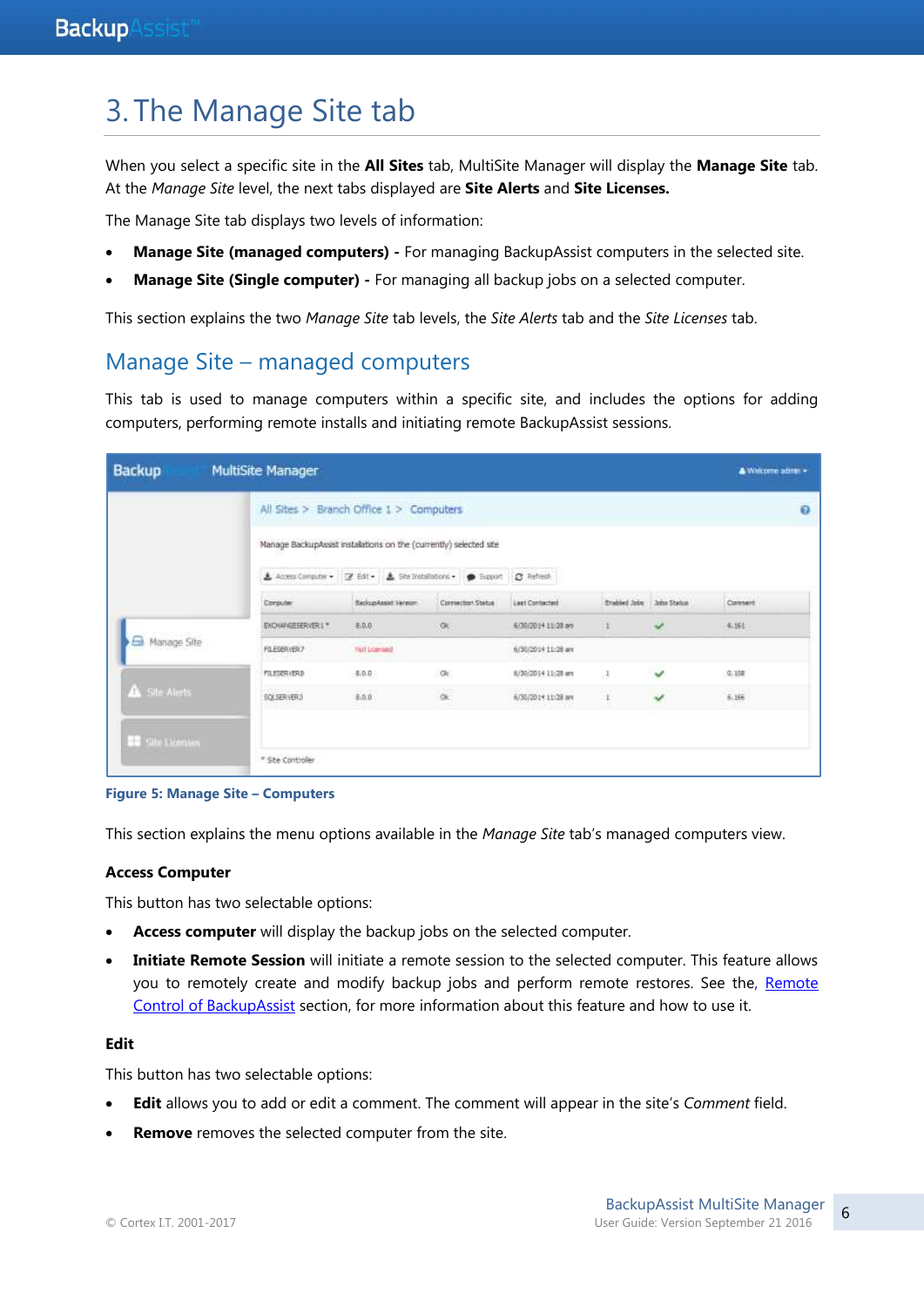#### **Site Installations**

This button provides access three BackupAssist installation dialogues.

- **Download Latest BackupAssist:** used to download a newer version of BackupAssist and store it in the Site Controller's BackupAssist directory. This copy is used to install and update BackupAssist on the Site Controller and the other computers. If a newer version is required, select it from the dialog's dropdown list and select *Download*.
- **Update Existing Computers:** used to upgrade the version of BackupAssist on the Site computers. The *Install version* field displays the last version downloaded.

The *Remote Computer Credentials* section is used to select an account to perform the updates. The account must have Administrator access to the selected computers.

The *Available Computers* section displays all computers with a version of BackupAssist older than the current *Install Version*.

To perform the updates, tick the computers to be updated and click *Update Computers.*

|                     | Downloaded Version                                        |          |                          |
|---------------------|-----------------------------------------------------------|----------|--------------------------|
| Install Version     | 9.0.1                                                     |          |                          |
|                     | Remote Computer Credentials                               |          |                          |
|                     | Use the BackupAssist User Identity of the Site Controller |          |                          |
| o                   | the the following Windows administrator account           |          |                          |
| <b>CONTRACTOR</b>   |                                                           |          |                          |
| Figure 111          |                                                           |          |                          |
|                     |                                                           |          |                          |
| Available Computers |                                                           |          |                          |
| <b>Include</b>      | Computer                                                  | Progress | <b>2xitalied Version</b> |
| 题:                  | TDA-53062R2                                               |          | 9.02                     |
| 图:                  | :JIM-5VR2008R2                                            |          | 3.64                     |
|                     |                                                           |          |                          |
|                     |                                                           |          |                          |
|                     |                                                           |          |                          |
|                     |                                                           |          |                          |

 **Install to New Computers:** used to install BackupAssist onto remote computers that do not have BackupAssist installed.

The *Remote Computer Credentials* and *Remote Computer Details* sections are used to enter the details of the computer that is to have BackupAssist remotely installed.

Select *Install BackupAssist* to start the remote installation. Repeat the process for each computer as required.

The *Remote Computers Installation status* section displays the progress of all remote installations. BackupAssist is installed concurrently on all computers added to the *Remote Computers* section.

For Windows 2008R2 and earlier, you will be prompted to execute a script to **enable PowerShell Remoting**, which the remote install process uses.

| <b>Downloaded Version</b>   |                                     |                  |          |        |
|-----------------------------|-------------------------------------|------------------|----------|--------|
| <b>Brittall Version:</b>    | 0.0.1                               |                  |          |        |
| Remote Computer Credentials |                                     |                  |          |        |
| Domain U.lsemamer           |                                     |                  |          |        |
| Pattword:                   |                                     |                  |          |        |
|                             |                                     |                  |          |        |
| Remote Computer Details     |                                     |                  |          |        |
| Hostname or D:              | Enter another Hostowne or \$5       |                  |          |        |
| Comment:                    |                                     |                  |          |        |
| <b>Jistail SackupAssist</b> |                                     |                  |          |        |
|                             |                                     |                  |          |        |
|                             | Remote Computer Installation Status |                  |          |        |
| Computer:                   |                                     | <b>Lisername</b> | Progress | Action |
|                             |                                     |                  |          |        |
|                             |                                     |                  |          |        |

A Windows 2008 R2 or earlier machine will need to **have .Net Framework 4.0 or later installed** to be able to use the remote install feature.

7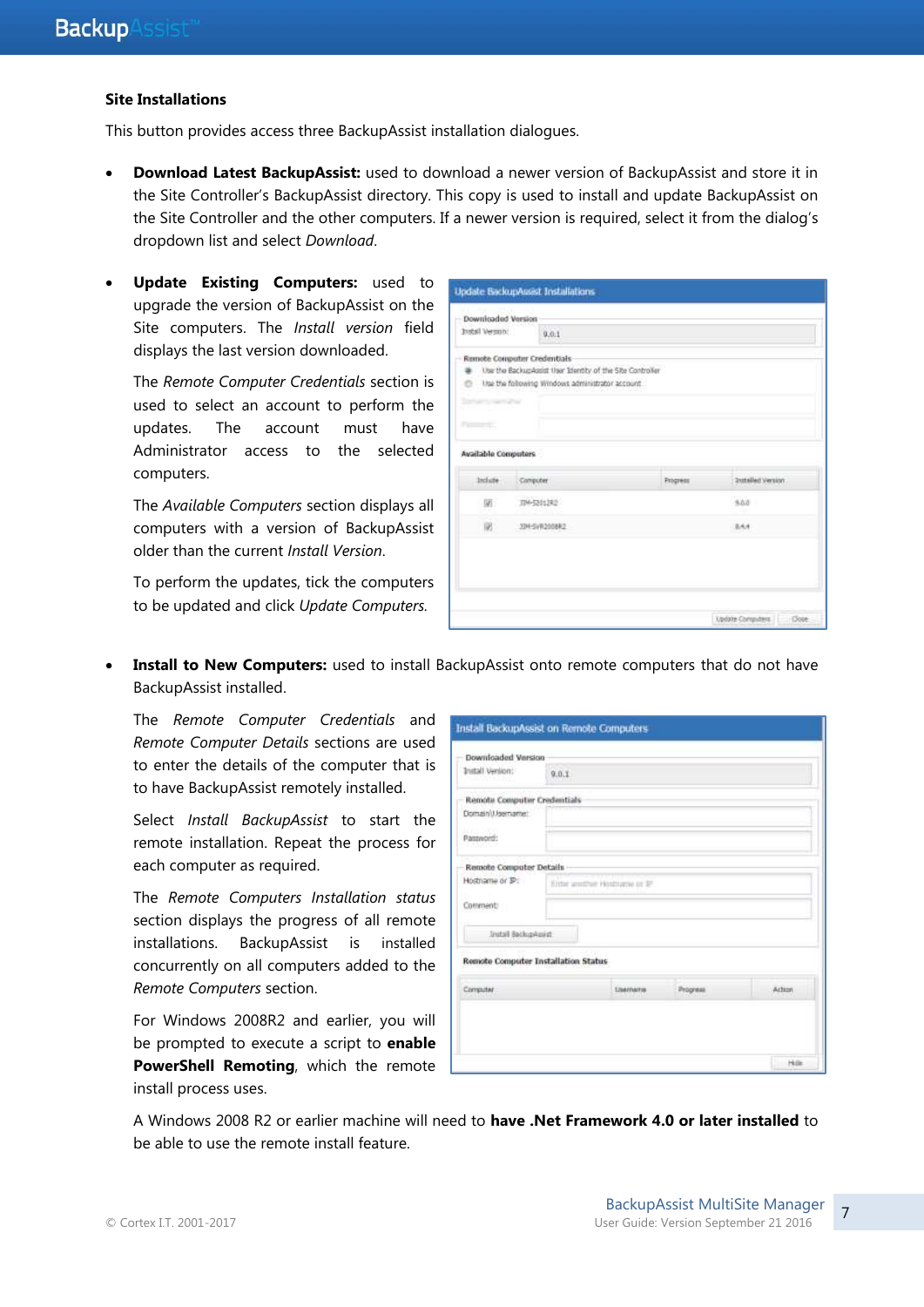#### **Add Other Installations to Site**

A Site Controller can detect computers running BackupAssist 9.2 or later and add them to MultiSite Manager. However, before a computer can be detected, it must be configured in BackupAssist.

**BackupAssist requirements:** the computer's BackupAssist installation needs to have the following selections made in the BackupAssist Remote tab > Remote Setup dialog: *Enable Remote Management* and *Enable automatic registration with Site controllers within this network*.

| <b>Remote Setup</b><br>Set up computer to be managed by MultiSite Manager | <b>Backup</b>                                                                                                                  |               |
|---------------------------------------------------------------------------|--------------------------------------------------------------------------------------------------------------------------------|---------------|
| Fishle Remote Management                                                  |                                                                                                                                | <b>O</b> Help |
|                                                                           | Allow computer to be controlled by a MultiSite Manager<br>(1) This will also allow Remote Desktop connections to this computer |               |
| Computer Role                                                             | <b>a</b> Regular BackupAssist Computer<br>Ste Controller                                                                       |               |
|                                                                           | A. Enable automatic registration with Ste Controllers within this network                                                      |               |
| Computer label: WS-RI                                                     |                                                                                                                                |               |
|                                                                           | Site Controller Registration                                                                                                   |               |
|                                                                           |                                                                                                                                | OK<br>Cancel  |

**Figure 6: BackupAssist Remote setup**

Selecting **Add Other Installations to Site** in **MultiSite Manager** will open the dialogue used to make provisional computers managed BackupAssist computers.

To add a computer:

- 1. Tick the box next to the computer you want to add to the Site Controller.
- 2. Select *Add Selected To Site*.

|   | Select from automatically provisioned BackupAssist computers |                               |  |  |  |  |  |  |  |  |
|---|--------------------------------------------------------------|-------------------------------|--|--|--|--|--|--|--|--|
| F | Computers                                                    | <b>BackupAssist Version</b>   |  |  |  |  |  |  |  |  |
| F | JIM-SVR2008R2                                                | 9.2.0t8                       |  |  |  |  |  |  |  |  |
|   | QA-CSV2                                                      | 9.2.0t8                       |  |  |  |  |  |  |  |  |
|   |                                                              |                               |  |  |  |  |  |  |  |  |
|   |                                                              |                               |  |  |  |  |  |  |  |  |
|   |                                                              | Add Selected To Site<br>Close |  |  |  |  |  |  |  |  |

**Figure 7: Add Other Installations to Site**

#### **Support**

The support button opens an email template, so you can send a support request to BackupAssist Technical support. The template allows you to select BackupAssist installations within the site and send their BackupAssist diagnostics, as well as the MultiSite Manager diagnostics, with the support request.

#### **Refresh**

This button will reload and update the list of computers in the site.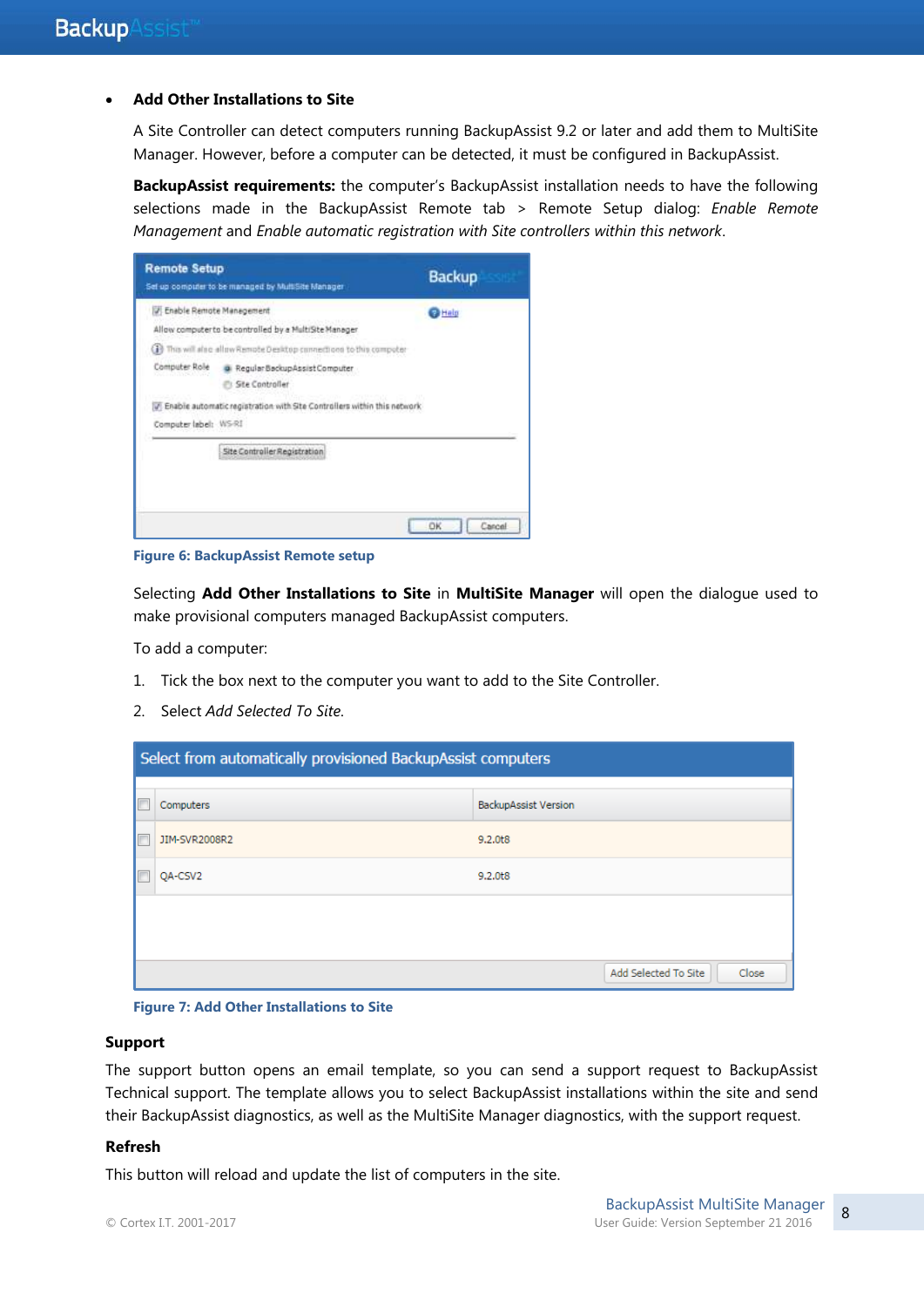# Manage Site – single computer

When you open a computer from the *Manage Site* tab, you can view that computer's jobs, reports and system information using the **Manage**, **Reports and System Info** options.

#### **Manage**

This default screen is used to manage the backup jobs on the computer, using the following options:

- *Edit Job*: Initiates a BackupAssist remote session to the computer so that the backup job can be edited. See the, [Remote Control of BackupAssist](#page-12-0) section for more information.
- *Enable Job & Disable Job*: Enables or disables the selected backup job.
- *View Reports*: Opens a window with a list of past backup reports for the selected job. Doubleclicking a backup report from the list, will open the report.
- *Run Job* & *Cancel Job*: Start or stop the selected backup job.
- *Launch Job Monitor*: Displays a summary of the last backup job that was run. This window will automatically open when *Run Job* is selected and display the job's progress in real-time.
- *Refresh*: Updates the backup jobs displayed and their status.

| <b>Backup</b>        | MultiSite Manager                                                                     |              |             |                                                 |                           |                     |                    | A Welcome admin =     |
|----------------------|---------------------------------------------------------------------------------------|--------------|-------------|-------------------------------------------------|---------------------------|---------------------|--------------------|-----------------------|
|                      | All Sites > Head Office > Computers > WS-RI                                           |              |             |                                                 |                           |                     |                    | $\boldsymbol{\Theta}$ |
|                      | Manage BackupAssist instalations on the (currently) selected site<br>* Ste Controller |              |             |                                                 |                           |                     |                    |                       |
|                      | <b>Manage</b>                                                                         |              |             | 置 Reports                                       | System Info               |                     |                    |                       |
| Manage Site          | P 60130 Q (MAIL )                                                                     |              | Disable 300 | Lat Ven Reports   Mun Job   @ Committee         |                           | Laurich Job Monitor | C listesty         |                       |
|                      | Backup 2sb                                                                            | <b>Eigne</b> |             | Destruction Notation Scheme Last Backup Started |                           | Duration            | Next Bachup        | Current Status        |
| <b>A</b> Sile Alerts | Delly Backup                                                                          | Ð            | G           | Basic                                           | 6/30/2014 11:00 am        | 538                 | 7/4/2014 30:00 am  | <b>Not Running</b>    |
|                      | Exchange Server                                                                       | O            | D           | Merse (1:1 cape)                                |                           |                     | Daabled            | <b>Not Running</b>    |
| Ste Lioman           | Fle Protectori - Namzite                                                              | n            | ۵           | Meine (1:1 cars)                                |                           |                     | Daabled            | <b>Not Running</b>    |
|                      | File Server MLB1                                                                      | Ð            | O.          | Grandfather-fat., v                             | 6/30/2014 30:56 am - file |                     | 6/30/2014 10:00 pm | <b>Not Running</b>    |
|                      | File Server MLB2                                                                      | Ð            | n           | Gwidfathe-fat.                                  | 4/30/2014 10:56 am Sr.    |                     | 6/30/2014 10:00 pm | <b>Not Running</b>    |
|                      |                                                                                       |              |             |                                                 |                           |                     |                    |                       |
|                      |                                                                                       |              |             |                                                 |                           |                     |                    |                       |

**Figure 8: Manage Site – computers screen**

#### **Reports**

This screen lists the reports of all backup jobs that have been run on the BackupAssist computer. Select *View Backup Report* or double-click the report to display its contents.

#### **System Info**

This screen displays system information such as the selected computer's operating system and the version of BackupAssist installed.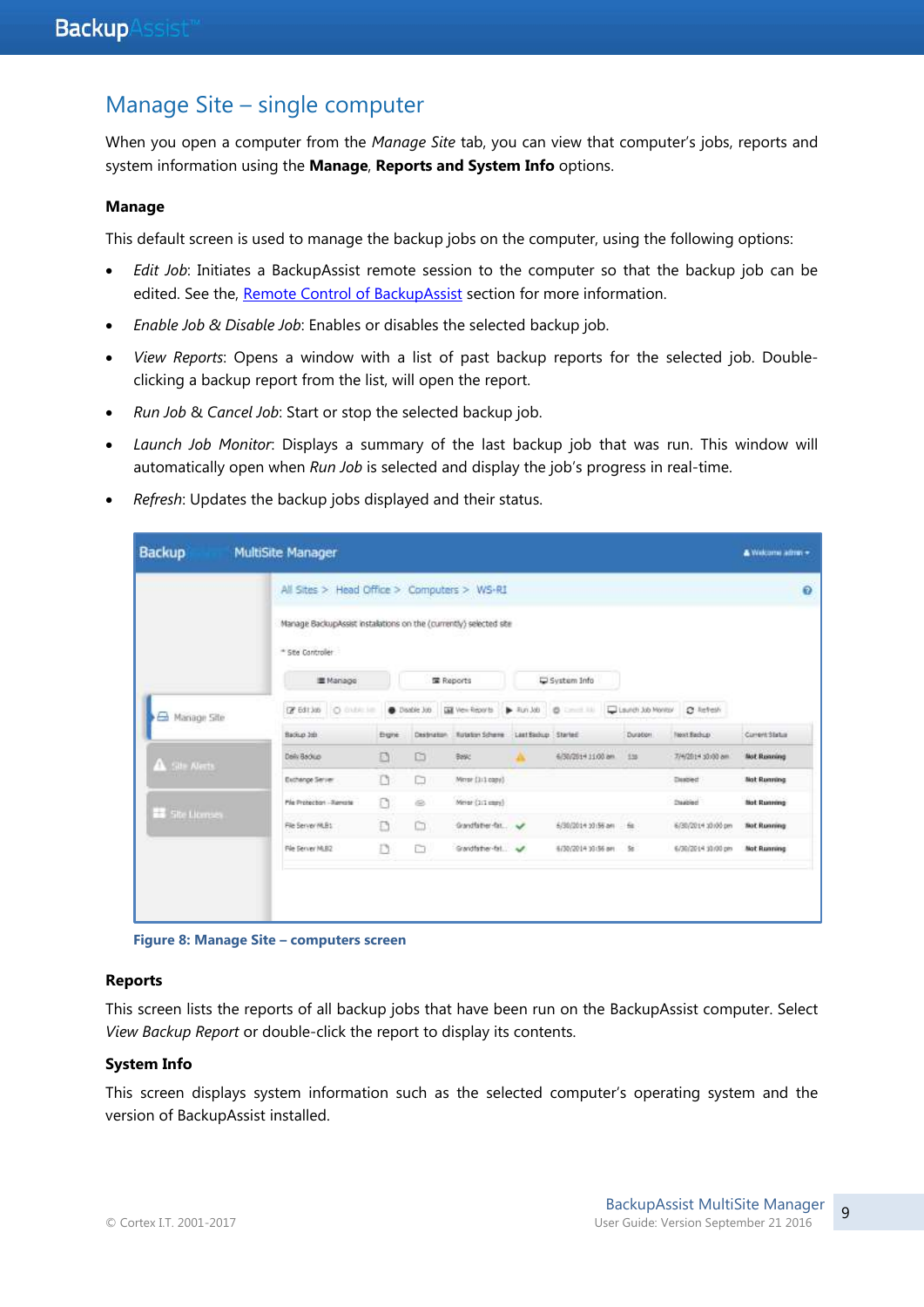# Site Alerts

The *Site Alerts* tab is used to manage alerts within a site by providing:

- A list all current alerts on all computers in the site.
- A list of computers with expired BackupAssist Trial or Upgrade Protection in the site.
- Email report configuration for all backup jobs on all BackupAssist computers within the site

#### **Alerts requiring attention for the selected site**

This section is used to access alert information within the site.

- An alert is an error / warning reported by a backup report.
- The alerts displayed are from a backup job's most recent backup report.

The following actions can be performed:

- If you click on *Full report* in the *Errors / Warning column,* the backup report for that job will open.
- If you click the Knowledgebase BA error code, the knowledgebase article for that error will open.
- Select *Refresh* to recheck the backup reports and update the results displayed.

|                                                                        |                | All Sites > Head Office > Alerts |                                                                                                     |                          |                                                                                                                                 |                                      |                                                                      |                                  | $\Omega$                                                      |
|------------------------------------------------------------------------|----------------|----------------------------------|-----------------------------------------------------------------------------------------------------|--------------------------|---------------------------------------------------------------------------------------------------------------------------------|--------------------------------------|----------------------------------------------------------------------|----------------------------------|---------------------------------------------------------------|
|                                                                        | C Refrest      | Si Site Email Report             | Nerts requiring urgent attention for the (currently) selected site                                  |                          |                                                                                                                                 |                                      |                                                                      |                                  |                                                               |
|                                                                        | Computer       | Rackup Job.                      | Birds.pAbilit.Versen                                                                                |                          | Emm/Wermgx From Last Saduat                                                                                                     |                                      | Last Successful Backup                                               |                                  |                                                               |
|                                                                        | 9540           | Daily Backup                     | 8.8.141                                                                                             | <b>E. Hater-warnings</b> | (iii.7):) Specified file selection doesn't exert                                                                                |                                      | 6/30/2014 11:00 am<br>48 minutes ago                                 |                                  |                                                               |
| El Kanson Sito                                                         |                |                                  |                                                                                                     | Fid-1                    | <b>Expost Delate</b>                                                                                                            |                                      |                                                                      |                                  |                                                               |
| Site Alerts                                                            |                |                                  |                                                                                                     |                          | 'Daily Backup" Report<br>metter, bushes look in hits contacts.                                                                  |                                      |                                                                      |                                  | Backup to: Local directors<br>Baltist Tries File Printed bill |
|                                                                        | Corputer       |                                  | Machines with expired BackupAssist Trial or Upgrade Protect<br>Backup Fastel Versurt Last Contacted |                          | <b>A</b> "Daily Backup" <b>Basic washing</b><br>A Errori / Warnings<br>$m = 1$<br><b>2. Arteston Climate</b><br>- Badop Semmary |                                      | <b>District College</b><br>Selli familiet to execter mort suit Quine |                                  |                                                               |
|                                                                        |                |                                  |                                                                                                     |                          |                                                                                                                                 | <b>Seattle P Roomer</b>              |                                                                      |                                  | <b>Q</b> lister                                               |
|                                                                        | Normalis found |                                  |                                                                                                     |                          |                                                                                                                                 | European bank 1994                   |                                                                      | <b>Backrap</b><br><b>Electri</b> | CORNER                                                        |
|                                                                        |                |                                  |                                                                                                     |                          | <b>GW/BOILERINT</b>                                                                                                             | tieriakna<br><b>ByMANY</b>           | Stressed Greenweil 7 Stressed II (27) - Stated                       |                                  |                                                               |
|                                                                        |                |                                  |                                                                                                     | 0.201                    |                                                                                                                                 | Locate !<br>Longonze                 | an call: Al-Jack 10 deal (bank)   en c/E : Angleri d.htmd thome)     |                                  |                                                               |
|                                                                        |                |                                  |                                                                                                     |                          | <b>COMPAGNINATION</b>                                                                                                           | <b>Bachuphases</b><br><b>Vehicle</b> | $14.3 + 0.00$                                                        | <b>Saskup</b><br>Types.          | Fis President                                                 |
|                                                                        |                |                                  |                                                                                                     |                          |                                                                                                                                 | Betkup:<br><b>Dewonation</b>         | Local Directory - L'ITSAR Element<br>dealership they because         | flation<br>Lake!                 | <b>TYMES</b>                                                  |
| <b>TR</b> She Cleaner<br><b>Figure 9: Manage Site- Site Alerts tab</b> |                |                                  |                                                                                                     |                          |                                                                                                                                 | <b>Start Time</b>                    | Montag: 23/6/30, 223-9 11:00:48 AAV                                  | <b>Shel Time:</b>                | TORNE (104 74, 2212)<br>TEREMAN!                              |

#### **Site Email report**

This button opens the *Site Email Report* configuration window. To set up a sites notifications, tick the *Activate notification emails* box and enter details that will only be used for this site.

- Use the *From* fields to enter the sender's name and email address, and to provide a subject line.
- Use the *To* field to list the email addresses that the Site emails are to be sent to.
- User the *Every day at* field to specify the time that the Site Email report is to be sent.

Before reports can be sent, the administrator must configure the Welcome menu's **Email Server Settings**.

#### **Machines with expired BackupAssist Trial or Upgrade Protection**

This section displays any computer with expired BackupAssist Trial or Upgrade Protection.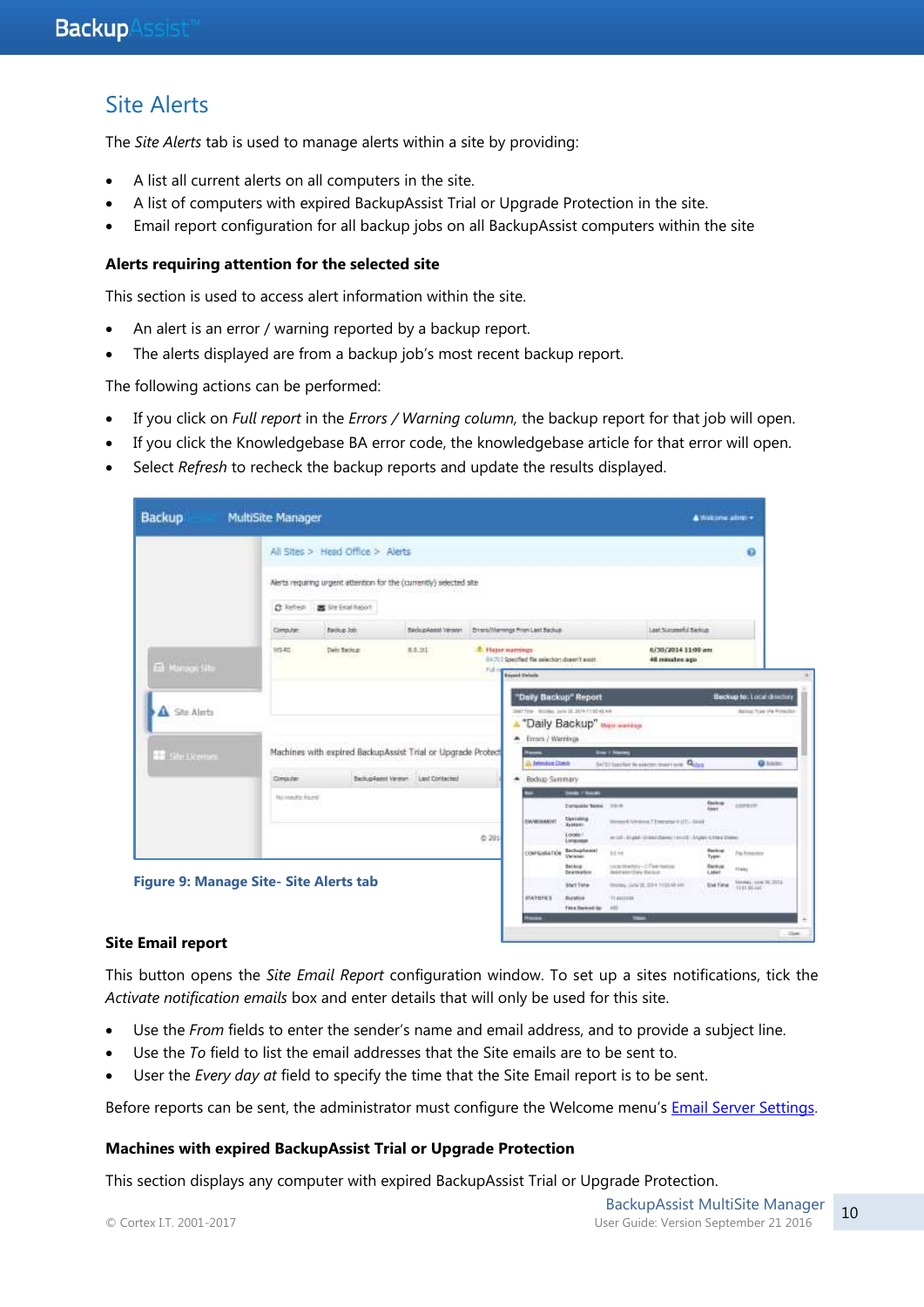## <span id="page-11-0"></span>Site Licenses

The *Site Licenses* tab displays the status of all BackupAssist licenses in the site. You can use this tab to buy, renew, activate and deactivate any BackupAssist license or Add-on license.

| Backup                        | <b>MultiSite Manager</b>     |                         |                       |                                                                 |                             |                                         |                          |                       |                                        | A Welcome admin =               |
|-------------------------------|------------------------------|-------------------------|-----------------------|-----------------------------------------------------------------|-----------------------------|-----------------------------------------|--------------------------|-----------------------|----------------------------------------|---------------------------------|
|                               | All Sites > My PC > Licenses |                         |                       |                                                                 |                             |                                         |                          |                       |                                        | $\Omega$                        |
|                               |                              |                         |                       | Vew the status of all licenses on the (currently) selected site |                             |                                         |                          |                       |                                        | V Licensed<br>Trüf / Beta       |
|                               |                              |                         | <b>TILL ITT</b>       | \$ for \$ firm attentioner a becoming \$ 10.                    |                             | C Refields                              |                          |                       |                                        | <b>O</b> Unicersed              |
|                               | Computer.                    | Badouskesist<br>Version | Upgrace<br>Profession | <b>SudupAanst</b>                                               | Native SQL<br>Server Backup | <b>Exchange</b><br><b>Halbox Batkup</b> | Reyns Internet<br>Backup | Zo fission to<br>Tape | $H_1$ pper- $V$<br>Granular<br>Restore | Exchange<br>Granular Add<br>$2$ |
| E Manage Site                 | 1H-2008R2                    | 8.0.                    | œ                     | A<br>93 days left                                               | A                           | $\Delta$                                | A                        | A                     | А                                      | $\Delta$                        |
|                               | $WS-3$                       | in.                     | S41 days left         | $\checkmark$                                                    | Δ.                          | $\checkmark$                            | Δ                        | Δ                     | Δ                                      | $\checkmark$                    |
| A Ste Alerti<br>Site Licenses |                              |                         |                       |                                                                 |                             |                                         |                          |                       |                                        |                                 |

To view the licenses for all sites, select the *[License](#page-5-0)* tab while the *All Sites* tab is selected.

#### **Figure 10: Manage Site – Site Licenses tab**

The following buttons are used to administer BackupAssist keys and licenses.

#### **Buy**

This button will take you to the BackupAssist purchasing page, so you can buy BackupAssist licenses and Add-on licenses.

#### **Renew**

This button will open the BackupAssist upgrade protection renewal page, where you can extend the upgrade protection for you BackupAssist licenses.

#### **Activate License**

Selecting activate will open a dialogue that allows you to enter a license key to activate the selected license.

#### **Deactivate license**

Selecting deactivate will open a confirmation prompt to deactivate the selected license.

#### **Info**

This button will display a list of all BackupAssist licenses on a selected computer, and how long each license is valid for.

#### **Refresh**

Selecting refresh will recheck the licensing information and refresh the Site Licenses displayed.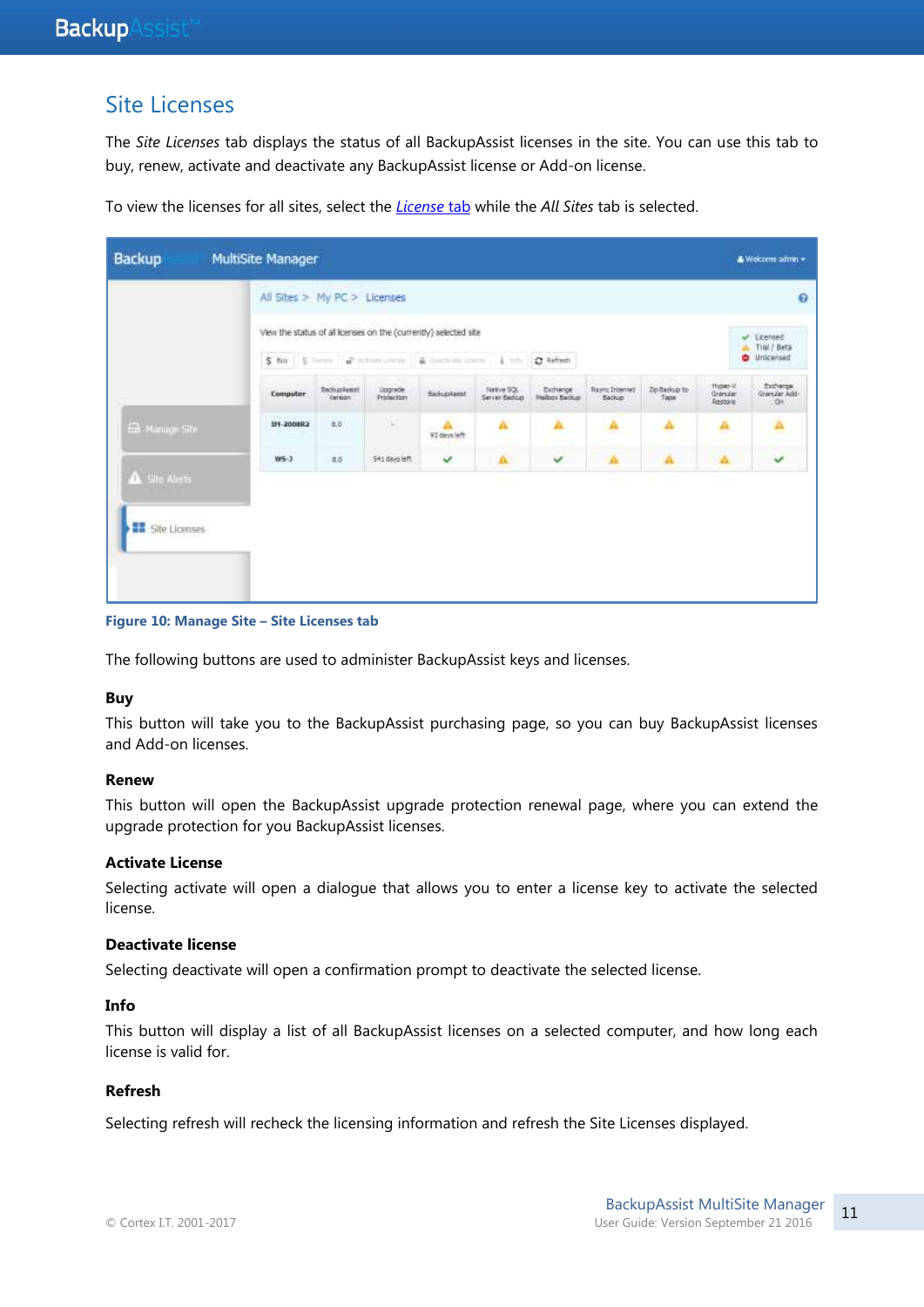# <span id="page-12-0"></span>4.Remote control of BackupAssist

MultiSite Manager can be used to open a remote BackupAssist session on another computer.

The remote session will give you access to:

- The *Backup* tab so you can create and modify your backup jobs.
- The *Restore* tab so you can run the following restore types:
	- **Local and Network Files**
	- **Exchange Server**
	- **SQL Server**
- The *Hyper-V* tab, so you can use the *Granular Guest Restore* menu to perform a Hyper-V Granular restore.
- The *Settings* and *Remote* tab so you can modify your BackupAssist settings.

### Initiating a remote session

To start a remote BackupAssist session:

- 1. From the **All Sites** tab, select the site with the computer that you want to open a remote session to.
- 2. From the **Manage Site** tab, select the computer that you want to open a remote session to.
- 3. Select, **Initiate Remote Session**.

If *Initiate Remote Session* is greyed out, review the [MultiSite Manager Setup guide's](http://www.backupassist.com/education/v9/multisite-manager/multisite-manager-setup-guide.html) *Remote Setup* section.

| <b>Backup</b>                           | MultiSite Manager     |                                                                                                                                                                                                                                                                                |                                                              |                                                                                                                                                                                                                                                                                                                                                                                                                                                                                                                                                                                   |                            |                  | A Weight when + |
|-----------------------------------------|-----------------------|--------------------------------------------------------------------------------------------------------------------------------------------------------------------------------------------------------------------------------------------------------------------------------|--------------------------------------------------------------|-----------------------------------------------------------------------------------------------------------------------------------------------------------------------------------------------------------------------------------------------------------------------------------------------------------------------------------------------------------------------------------------------------------------------------------------------------------------------------------------------------------------------------------------------------------------------------------|----------------------------|------------------|-----------------|
|                                         |                       | All Sites > London > Computers                                                                                                                                                                                                                                                 |                                                              |                                                                                                                                                                                                                                                                                                                                                                                                                                                                                                                                                                                   |                            |                  | o               |
|                                         |                       | Hanage BackupAusist installations on the (currently) wlected site:                                                                                                                                                                                                             |                                                              |                                                                                                                                                                                                                                                                                                                                                                                                                                                                                                                                                                                   |                            |                  |                 |
|                                         |                       | A temperature (Files, A intendence, @ temp. 2) temp-                                                                                                                                                                                                                           |                                                              |                                                                                                                                                                                                                                                                                                                                                                                                                                                                                                                                                                                   |                            |                  |                 |
|                                         | Corpolat              | the baskster vacuum                                                                                                                                                                                                                                                            | <b>Premierting Highan</b>                                    | Last Clarksmall                                                                                                                                                                                                                                                                                                                                                                                                                                                                                                                                                                   | Highlad Isla - Suba Status |                  | <b>Convent</b>  |
|                                         | TECHNOLOGIC           | 13.0HD                                                                                                                                                                                                                                                                         | <b>STAR</b>                                                  | <b>ILIGIDITE BIEL BW</b>                                                                                                                                                                                                                                                                                                                                                                                                                                                                                                                                                          | The company of the company |                  |                 |
| <b>Girl Miniage Site</b>                | WISH CRISIS AVAILABLE | Initiate Restate Session                                                                                                                                                                                                                                                       |                                                              |                                                                                                                                                                                                                                                                                                                                                                                                                                                                                                                                                                                   |                            |                  |                 |
| <b>N</b> Sale Arabi<br><b>Financial</b> | * Time Controller     | <b>Initiate Remote Session</b><br>The BackupAssist remote console uses the Remote Desktop Protocol.<br>Cicking 'Continue' will download a RDP file, which should be opened to run the remote consule<br>IMPORTANT: <<<<br>renove the stored cretential.<br>the remote desktop. | credentials required MUST be for the target remote computer. | . While the RDP setup dialogs will show that the connection will be made to the MultiSite Manager, the<br>. If you are using MultiSite Manager from another computer you cannot save Windows credentials on<br>the local machine for the server hosting the MultiSite Manager. Otherwise, the remote session would<br>fall to initiate with a usr/pwd error. If necessary, go to "Control Panel" > "Credential Manager" to<br>. For non-server versions of Windows you will need to start the BackupAssist console after logging in to<br>12. 학자 4. 5-1 A B M H good shows a said |                            | Ciritinue Cancel |                 |

**Figure 11: MultiSite Manager – Initiate remote session**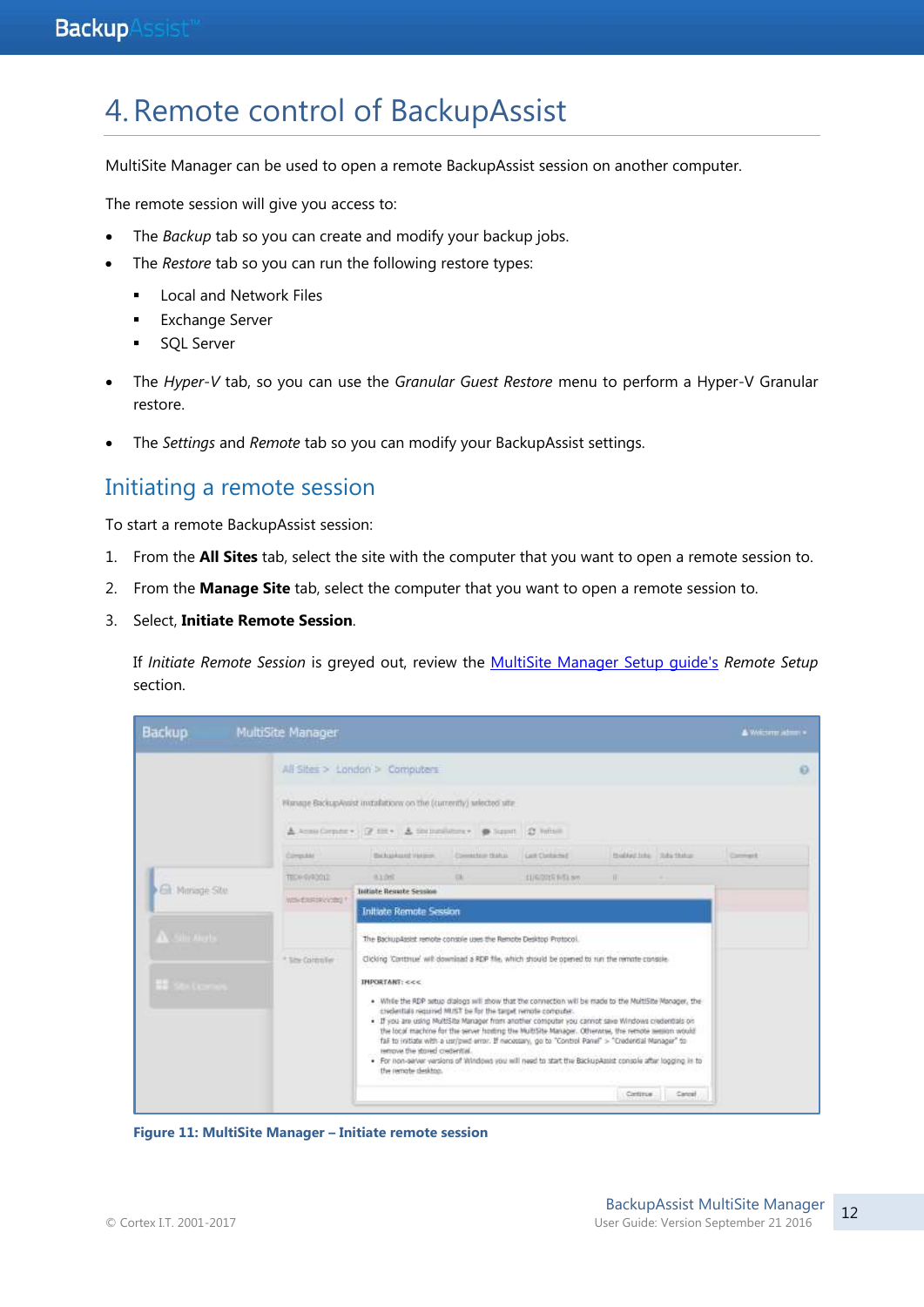When you select *Initiate Remote Session*, a RDP configuration file will be downloaded by your web browser. This download can prompt web browser specific messages.

If this is the first time you have opened a remote session, read the information in the dialog.

#### 4. **Select and Open the RDP connection file**

When you select the RDP connection file, a remote connection will be initiated and you will be asked to confirm that you want to run the program.

|                                                                                                 | The publisher of this RemoteApp program can't be identified. Do you want to<br>connect to run the program anyway?                                                           |                     |  |  |  |  |
|-------------------------------------------------------------------------------------------------|-----------------------------------------------------------------------------------------------------------------------------------------------------------------------------|---------------------|--|--|--|--|
|                                                                                                 | This RemoteApp program could harm your local or remote computer. Do not connect to run this<br>program unless you know where this program came from or have used it before. |                     |  |  |  |  |
|                                                                                                 | Publisher:                                                                                                                                                                  | Unknown publisher   |  |  |  |  |
|                                                                                                 | Type:                                                                                                                                                                       | RemoteApp program   |  |  |  |  |
|                                                                                                 | Path:                                                                                                                                                                       | <b>BackupAssist</b> |  |  |  |  |
|                                                                                                 | Remote computer:                                                                                                                                                            | 192.168.1.169       |  |  |  |  |
| Don't ask me again for connections to this computer<br><b>Show Details</b><br>Connect<br>Cancel |                                                                                                                                                                             |                     |  |  |  |  |

- Select *Connect* to proceed with the remote session.
- Select the tick box if you do not want to be prompted with this message again.

#### 5. **Authenticate the remote connection**

When you select *Connect,* the remote session's authentication window will open.

| <b>CORTEXIT\</b><br>Password |
|------------------------------|
| Use another account          |

Enter the username and password for the remote computer. These are the credentials you would use to log into the computer locally.

6. Once you have authenticated, a remote BackupAssist session will be established.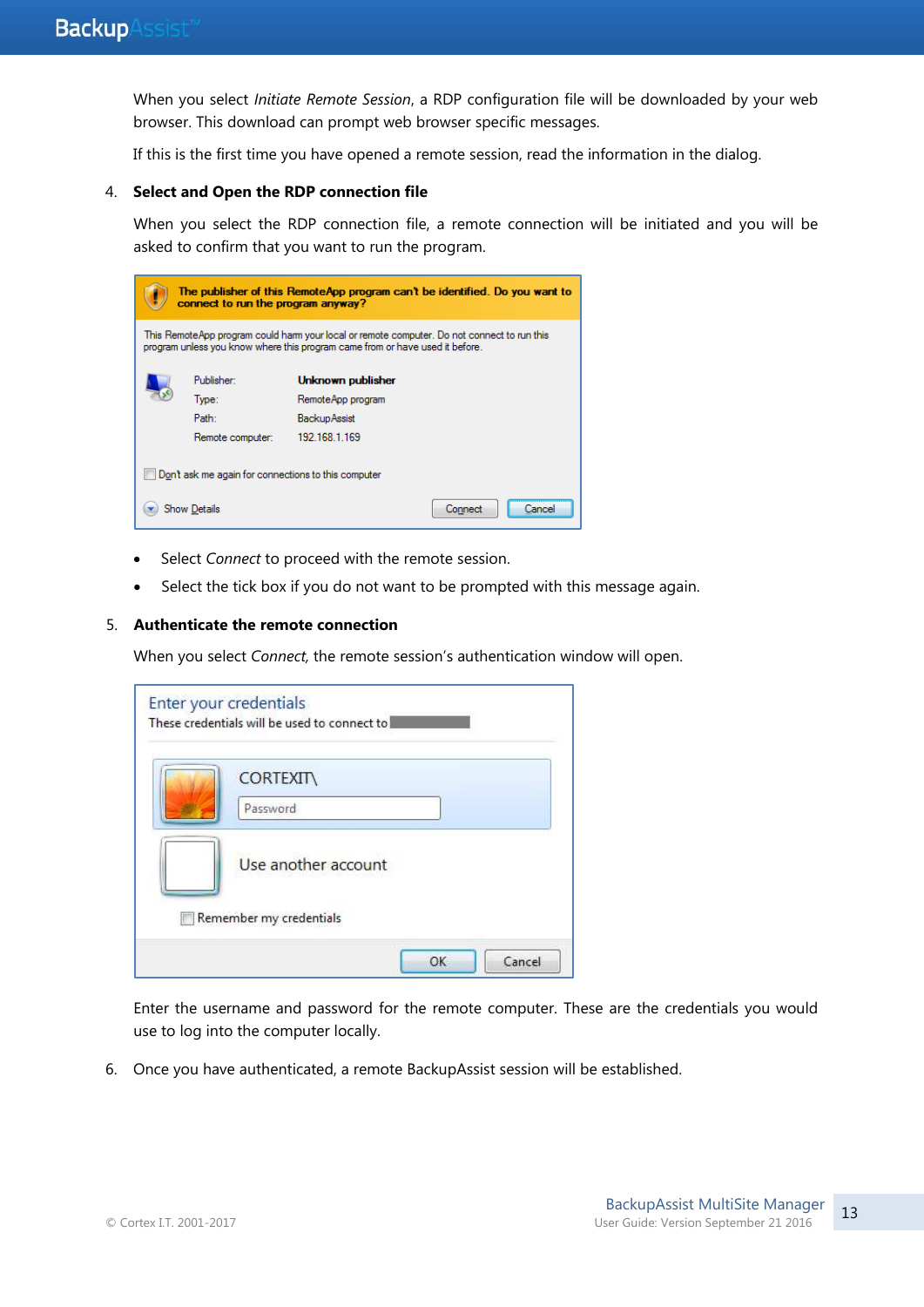| <b>CASTLE OF</b><br><b>RemoteApp</b> |        |
|--------------------------------------|--------|
| Starting                             |        |
| Show Details                         | Cancel |

If *User Account Control* is enabled on the remote machine, a *Yes* confirmation will be required to allow the program to run before the remote session is established.

# Using a remote session

When the connection is established, BackupAssist will open. The BackupAssist session is displayed on the computer running the MultiSite Manager web application, but running on the remote computer and updating the remote computer's BackupAssist installation.

The heading at the top of the BackupAssist session will display the remote computer's name.

| <b>Backup</b> Assist <sup>®</sup> |                                                              | Help<br>2           |
|-----------------------------------|--------------------------------------------------------------|---------------------|
|                                   | <b>C</b> Home<br>$+$ New<br><b>E</b> Manage<br>$M$ Monitor   | $ \vec{x} $ Reports |
| $\mathbf{C}$                      | Backup system & data<br>Create, manage & monitor backup jobs |                     |
| <b>Backup</b><br>Restore          | Create a New Backup Job                                      | Manage Backup Jobs  |
| $\mathbf{E}$<br>Recover           | <b>Monitor Running Backups</b>                               | View Backup Reports |
| Remote                            |                                                              |                     |
| ☆                                 |                                                              |                     |
| <b>Settings</b>                   | <b>1</b> Learn more about Backup >                           |                     |

You can use this remote BackupAssist session to access the *Backup, Restore, Settings* and *Remote* tabs. When you have finished using the remote session, select File > Exit.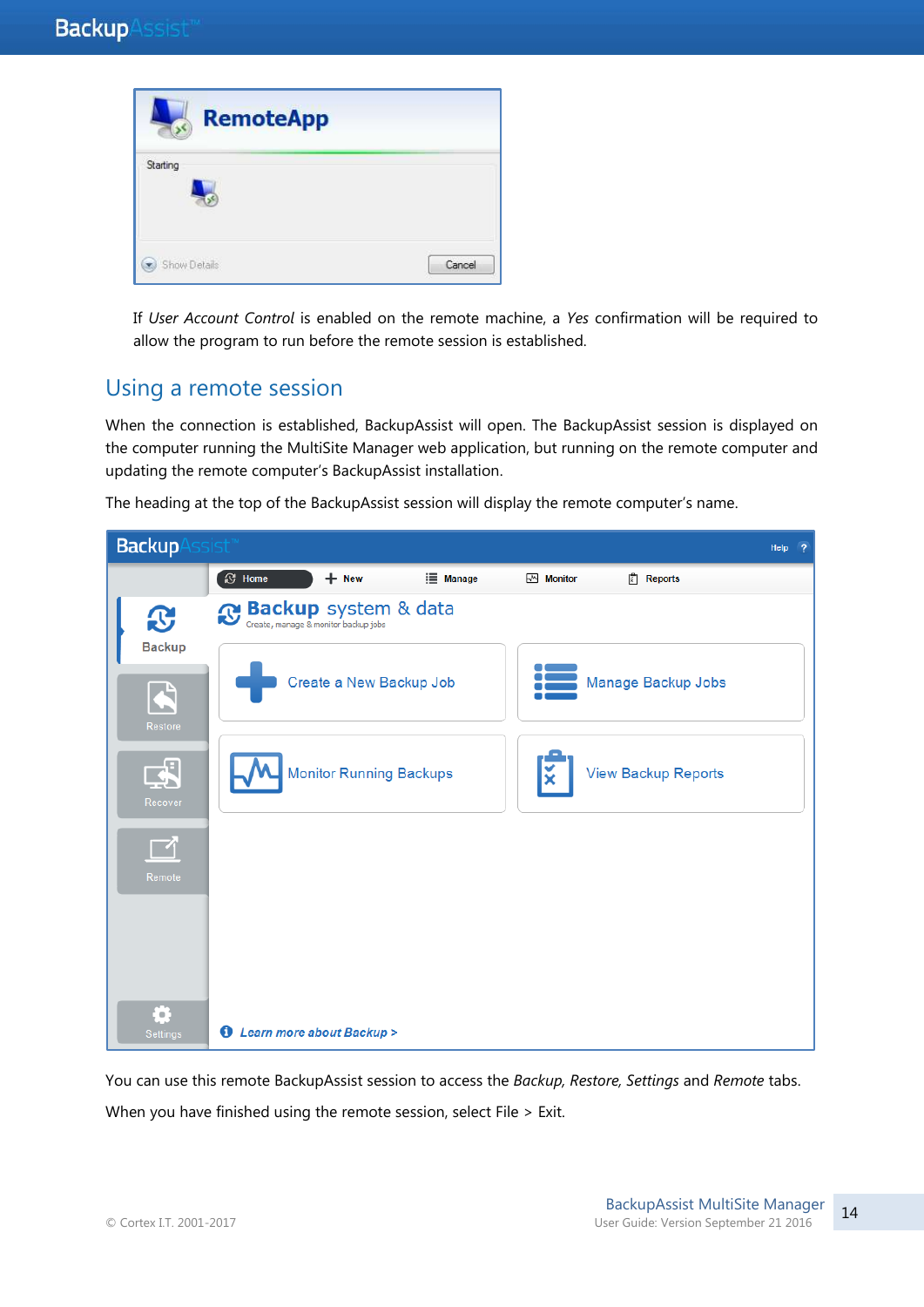# 5.MultiSite Manager Welcome menu

MultiSite Manager's *Welcome* menu appears at the top right of the MultiSite Manager web application.

| <b>MultiSite Manager</b> |                               |                 |                          |                |                      |                                |                          |                | & Welcome admin -       |  |
|--------------------------|-------------------------------|-----------------|--------------------------|----------------|----------------------|--------------------------------|--------------------------|----------------|-------------------------|--|
|                          |                               |                 |                          |                |                      |                                |                          | Welcome        |                         |  |
| <b>All Sites</b>         |                               |                 |                          |                |                      |                                |                          |                | <b>Edit Setup</b>       |  |
|                          |                               |                 |                          |                |                      |                                |                          |                | User accounts           |  |
| Manage your sites        |                               |                 |                          |                |                      |                                |                          | <b>Support</b> |                         |  |
|                          |                               |                 |                          |                |                      |                                |                          |                | License Info            |  |
| → Access Site            | $\overline{\mathscr{A}}$ Edit | <b>C</b> Remove | Pending Registrations    | C Refresh      |                      |                                |                          | About          |                         |  |
|                          |                               |                 |                          |                |                      |                                |                          | Log out        |                         |  |
| <b>Site</b>              |                               | Site Controller | <b>Connection Status</b> | Last Contacted | Managed<br>Computers | Computers With<br>Job Errors * | Unreachable<br>Computers |                | Unlicensed<br>Computers |  |

**Figure 12: Multisite Manager Welcome menu**

This menu has seven options available, and each one is explained below.

### Welcome

Displays an overview of the MultiSite Manager setup process and has a link to the setup guide.

# Edit Setup

Allows you to change the MultiSite Manager authentication information and HTTPS / Port settings. These options are documented in detail in the MultiSite Manager Setup quide.

## User accounts

MultiSite Manager is set up using an administrator's account. This account can access the *User accounts* menu to edit and create user accounts. User accounts can only manage the sites assigned to them by the administrator and will only receive notifications for those sites. When the MultiSite Manager administrator selects the *User accounts* option, a pop up screen will display the current user accounts.

| <b>BackupAssist MultiSite Manager</b>                         |                            |                                       |  |  |  |
|---------------------------------------------------------------|----------------------------|---------------------------------------|--|--|--|
| Manage user accounts                                          |                            |                                       |  |  |  |
| Select an account (* indicates that user is an Administrator) |                            |                                       |  |  |  |
| <b>Username</b>                                               | Email address              | Permitted Site(s)                     |  |  |  |
| marketing                                                     | adam.ipsen@cortexit.com.au | London                                |  |  |  |
| $admin *$                                                     | rick.dwyer@cortexit.com.au | (All sites)                           |  |  |  |
|                                                               |                            |                                       |  |  |  |
|                                                               |                            |                                       |  |  |  |
|                                                               |                            | Edit<br>Delete<br>Close<br>Create new |  |  |  |

**Figure 13: Manage accounts**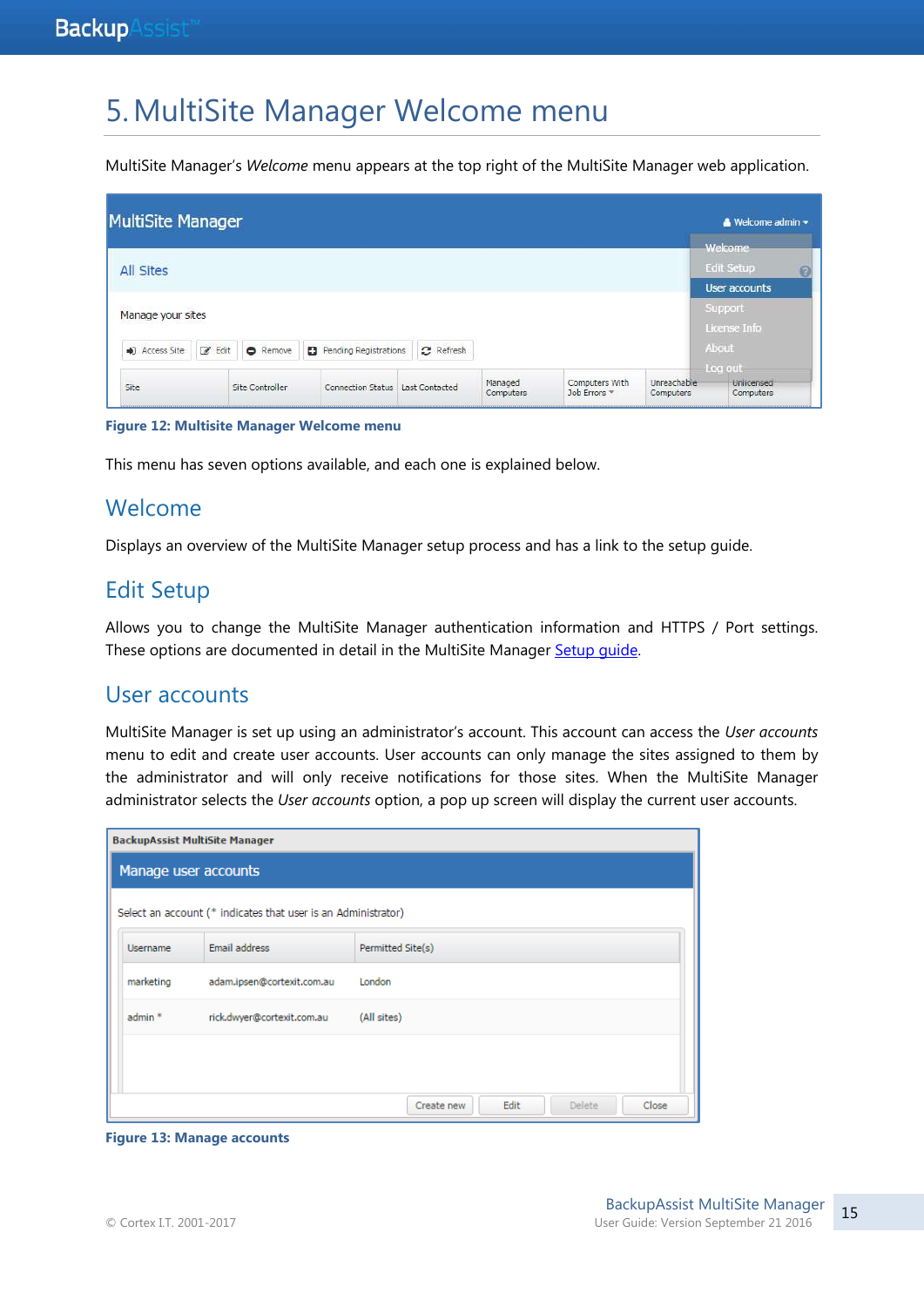#### **Create new**

Selecting *Create new* opens the *Create a new user account* dialog, which is used to create user accounts and assign access to the required sites.

To create an account:

- 1. Enter the username and password into the fields provided.
- 2. Enter an email address into the field provided.
- 3. Tick the sites that the account is to have access to.
- 4. Select *Register*.

All of the fields must be completed before you can Register the new account.

| <b>BackupAssist MultiSite Manager</b> |           |               |          |        |
|---------------------------------------|-----------|---------------|----------|--------|
| Create a new user account             |           |               |          |        |
| Enter new account details             |           |               |          |        |
| Username:                             |           | admin         |          |        |
| Password:                             |           |               |          |        |
| Email address:                        |           | Email address |          |        |
| User can manage all sites<br>$\Box$   |           |               |          |        |
| <b>Permitted Site</b>                 | Site Name |               |          |        |
|                                       | Wilson    |               |          |        |
| П                                     | Melbourne |               |          |        |
| П                                     | London    |               |          |        |
|                                       |           |               |          |        |
|                                       |           |               |          |        |
|                                       |           |               | Register | Cancel |

#### **Figure 14 : Create a new user dialog**

#### **Edit**

Selecting an existing user account and then the *Edit* button will open the *Edit account* dialog. This dialog is used to change the user account's password, and to change the sites that the account can manage.

#### **Delete**

Selecting an existing user account and then the *Delete* button will delete the selected account.

## Edit account

When you are logged into MultiSite Manager using a normal user account, an *Edit Account* option will be available instead of *User Accounts*. *Edit Account* allows a user to change their own details.